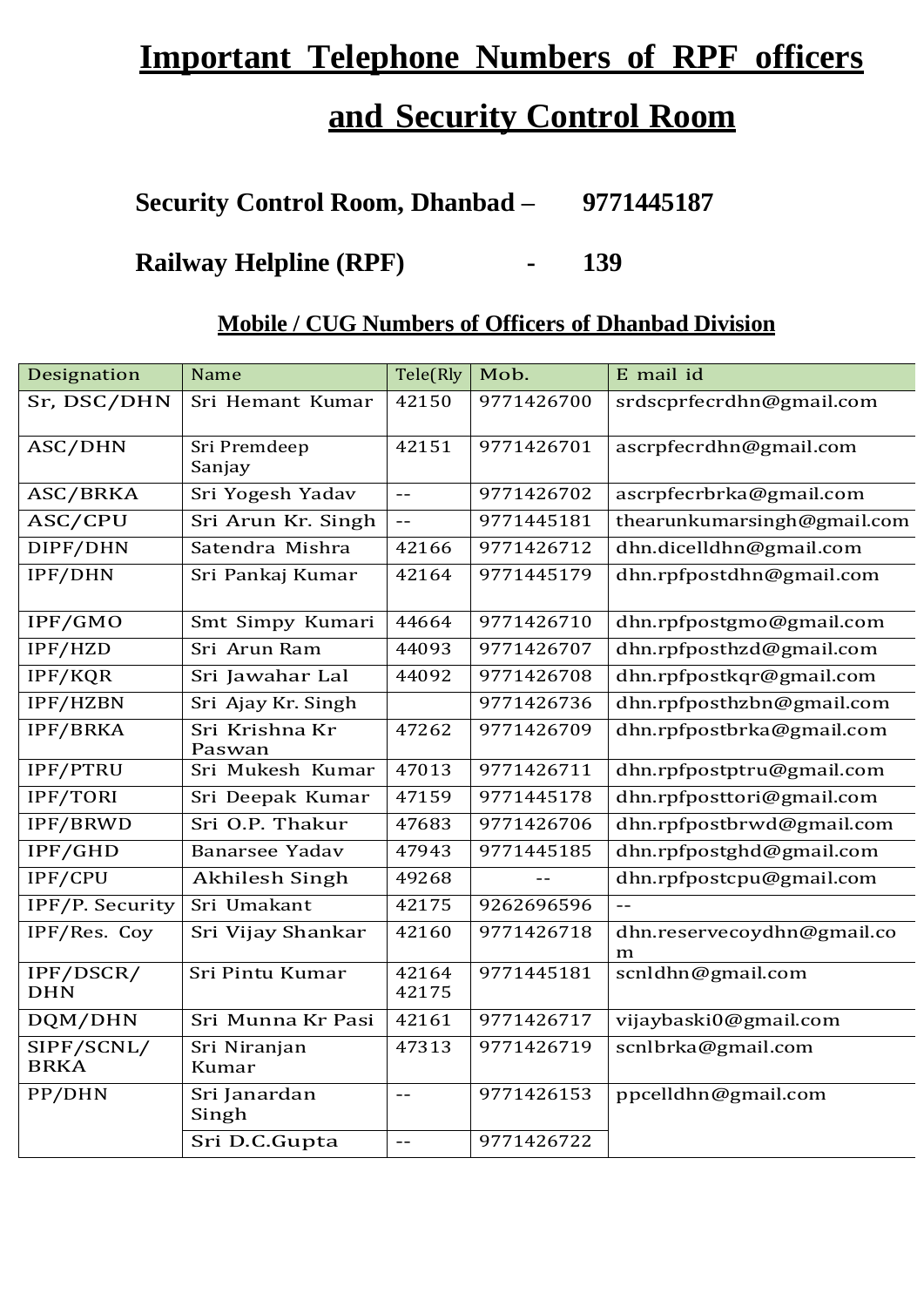#### **RAILWAY PROTECTION SPECIAL FORCE** 10TH BATTALION/DHANBNAD (JHARKHAND)

## IMPORTANT CONTACT NUMBERS OF 10TH BN/RPSF/DHN

| S/No.           | <b>Rank</b>             | <b>Name</b>                          | CUG No.    |
|-----------------|-------------------------|--------------------------------------|------------|
| 01              | Commanding Officer      | Shri Surender Pratap Mishra          | 9771426724 |
| 02 <sub>1</sub> | Adjutant                | Shri Sunil Kumar Gupta               | 9771426725 |
| 03              | Assistant Commandant-I  | Shri Abhay Kumar Singh               | 9771426731 |
| 04              | Assistant Commandant-II | Shri Ashok Kumar Meena               | 9771426727 |
| 05              | IPF/OS, 10BN/RPSF/DHN   | Shri Biswajit Mondal                 | 9771426703 |
| 06              | Coy Commander, A-Coy    | Shri Jasbir Singh                    | 9771426729 |
| 07              | Coy Commander, B-Coy    | Shri Gaya Prasad Sharma              | 7485097512 |
| 08              | Coy Commander, C-Coy    | Shri Arun Kumar                      | 9771426732 |
| 09              | Coy Commander, D-Coy    | Shri Dinesh Mani Tiwari              | 9771426713 |
| 10              | Coy Commander, E-Coy    | Shri Himanshu Kr Hemant              | 7485097523 |
| 11              | Divisional Inspector    | Shri Gulab Singh                     | 7485097527 |
| 12              | BQM/In-charge           | Shri Rupesh Kumar                    | 9771445191 |
| 13              | MTO/In-charge           | Shri S. Rajasekaran                  | 7463842906 |
| 14              | Steno /CA to CO         | Shri Dhananjay Kumar Yadav           | 7463842917 |
| 15              | Wireless Control        | 10 <sup>th</sup> Battalion / Dhanbad | 7463842911 |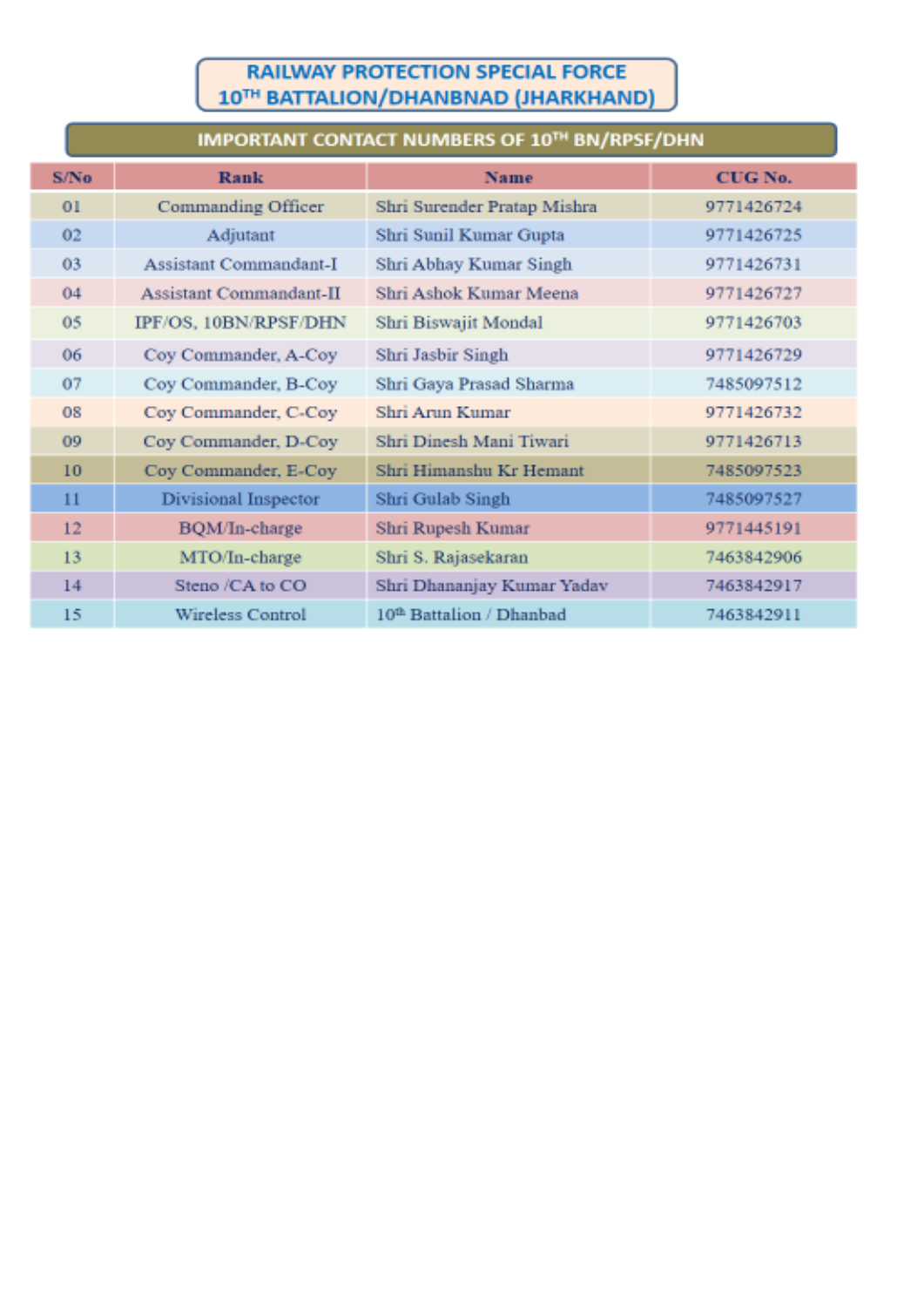## **Telephone Nos. of GRP Incharges, SRPs & GRP Station In-charge**

| S <sub>l</sub><br>No. | Name of the incharge<br>GRP's | Desig           | Rank      | Mobile No. | Name of the<br>GRP's | Distt.         | <b>State</b>     |
|-----------------------|-------------------------------|-----------------|-----------|------------|----------------------|----------------|------------------|
| 01                    | Sri Mangal Oraon              | <b>OC</b>       | <b>SI</b> | 8877254555 | <b>BRKA</b>          | Ramgarh        | Jharkhand        |
| 02                    | Sri Maheshwar Mahto           | <b>OC</b>       | SI        | 8789255122 | <b>GMIA</b>          | <b>Bokaro</b>  | Jharkhand        |
| 03                    | Sri Chandravan Ram            | CI              | Insp.     | 7004622489 | DTO                  | Palamu         | <b>Iharkhand</b> |
| 04                    | Sri Prem Kr. Pandey           | <b>OC</b>       | <b>SI</b> | 9798231590 | DTO                  | Palamu         | <b>Iharkhand</b> |
| 05                    | Sri Anil                      | <b>OC</b>       | <b>SI</b> | 9835117769 | <b>GHD</b>           | Garwa          | <b>Iharkhand</b> |
| 06                    | Sri Madan Mohan Singh         | CI              | Insp      | 9939380171 | <b>GMO</b>           | Dhanbad        | <b>Iharkhand</b> |
| 07                    | MD. faiyaz Ahmed              | <b>SI</b>       | OC        | 9525795479 | GMO                  | Dhanbad        | <b>Iharkhand</b> |
| 08                    | Sri Prem Kumar Pandey         | <b>OC</b>       | <b>SI</b> | 9798231590 | <b>CRP</b>           | <b>Bokaro</b>  | Jharkhand        |
| 09                    | Sri G.S. Yadav                | <b>OC</b>       | SI        | 8317059340 | Chopan               | Sonbhadra      | U.P              |
| 10                    | Sri Subedar yadav             | <b>OC</b>       | SI        | 9454458292 | Renukut              | Sonbhadra      | U.P              |
| 11                    | Sri Binod Singh               | <b>OC</b>       | ASI       | 7999758544 | Singrauli            | Singrauli      | M.P              |
| 12                    | Sri Harinarayan Singh         | <b>OC</b>       | Insp      | 8409532019 | <b>DHN</b>           | Dhanbad        | Jharkhand        |
| 13                    | Sri Dhanjay Rai               | <b>OC</b>       | <b>SI</b> | 7979988280 | <b>KDS</b>           | Dhanbad        | <b>Iharkhan</b>  |
| 14                    | Sri Ram Kumar Ram             | $\overline{OC}$ | ASI       | 6200807007 | <b>KTH</b>           | Dhanbad        | <b>Iharkhand</b> |
| 15                    | Sri Bipnesh kumar             | <b>OC</b>       | ASI       | 9470372768 | <b>PEH</b>           | <b>Dhanbad</b> | Jharkhand        |
| 16                    | Sri Prakash Toppo             | CI              | Insp      | 6206972991 | Koderma              | Koderma        | <b>Iharkhand</b> |
| 17                    | Sri Shiv Shankar Pd.          | OC              | SI        | 7903973433 | Koderma              | Koderma        | Jharkhand        |
| 18                    | Sri Santosh Kumar             | <b>OC</b>       | SI        | 9431822699 | <b>GYA</b>           | <b>GYA</b>     | <b>Bihar</b>     |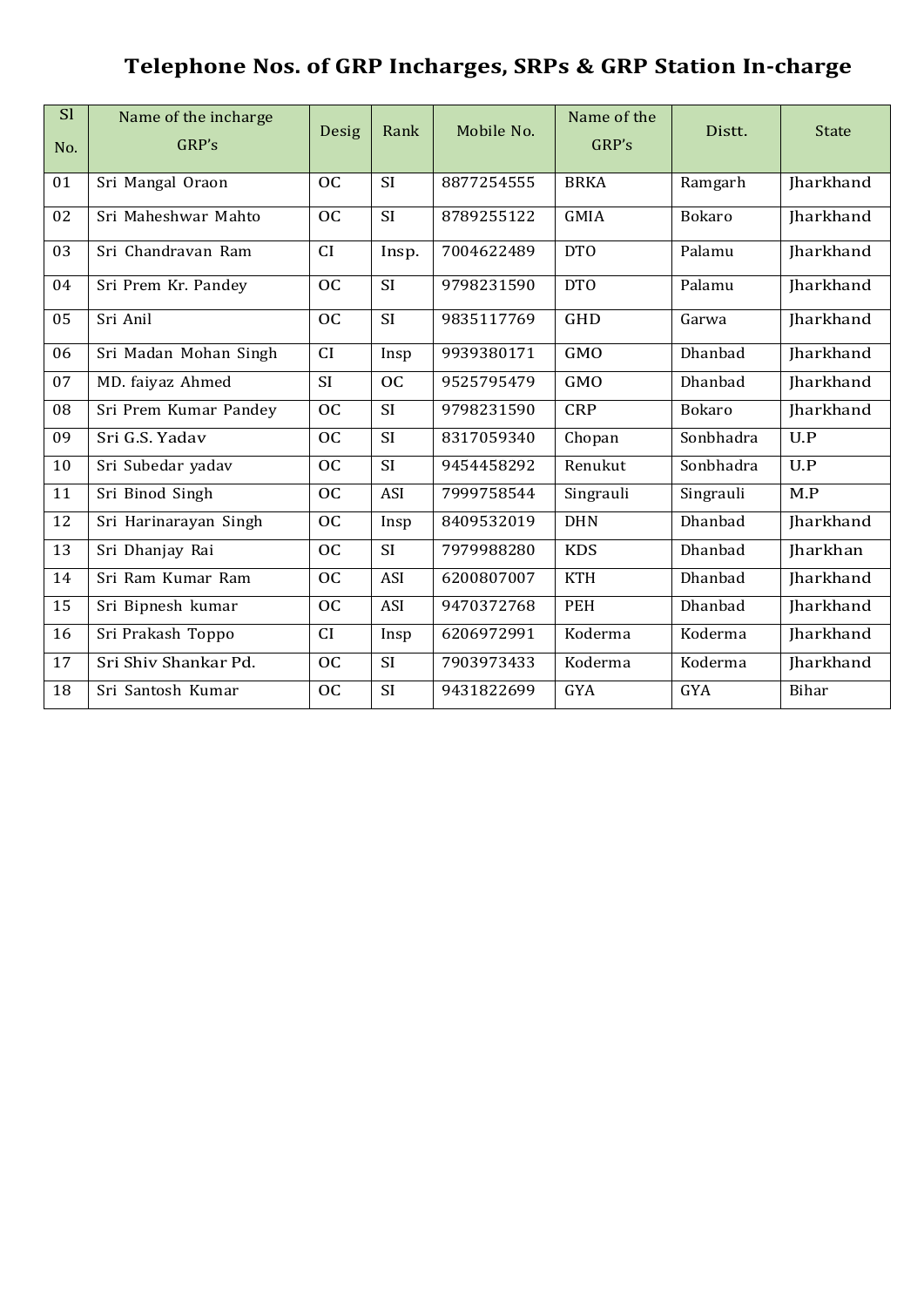#### **TELEPHONE NOS. OF EMERGENCY SERVICES**

| Telephone nos. of Fire Bridage, Ambulance, Hospitals |                          |                          |                          |                          |                          |  |  |  |  |
|------------------------------------------------------|--------------------------|--------------------------|--------------------------|--------------------------|--------------------------|--|--|--|--|
| <b>Designation</b>                                   | <b>Name</b>              | <b>Office with STD</b>   | <b>Residence</b>         | <b>Mobile</b>            | Fax &<br><b>Emails</b>   |  |  |  |  |
|                                                      | <b>Fire Brigade</b>      |                          |                          |                          |                          |  |  |  |  |
| Control Room                                         |                          | 101                      |                          |                          |                          |  |  |  |  |
| Fire Brigade, Dhanbad                                |                          | 0326 251 0545            | $\overline{a}$           |                          |                          |  |  |  |  |
| <b>Municipal Corporation</b>                         |                          | 0326-2301925             |                          |                          | $\bar{a}$                |  |  |  |  |
|                                                      |                          | <b>Ambulance Service</b> |                          |                          |                          |  |  |  |  |
| Asharfi Hospital                                     | $\overline{a}$           | 9152946883               | $\blacksquare$           | $\blacksquare$           | $\frac{1}{2}$            |  |  |  |  |
| jalan Hospital                                       | $\blacksquare$           | 0326-2223506             | $\overline{a}$           | $\overline{a}$           | $\blacksquare$           |  |  |  |  |
| Pragati Nursing Home                                 | $\blacksquare$           | 0326-2222510             | $\overline{\phantom{a}}$ | $\blacksquare$           | $\overline{\phantom{a}}$ |  |  |  |  |
| Sunjeevani Hospital                                  | $\overline{\phantom{a}}$ | 0326-2306168             | $\overline{\phantom{a}}$ | $\blacksquare$           | $\blacksquare$           |  |  |  |  |
| Railway Hospital                                     |                          | 42830                    |                          |                          |                          |  |  |  |  |
| <b>Central Hospital</b>                              | $\overline{\phantom{a}}$ | 0326-2203061             |                          |                          |                          |  |  |  |  |
| R C Hazara Memorial<br>Hospital                      |                          | 0326-2302637             |                          |                          |                          |  |  |  |  |
| Patliputra Medical<br>College                        |                          | 0326-2230465             |                          |                          |                          |  |  |  |  |
| <b>BCCL Hospital</b>                                 |                          | 7822017039               |                          |                          |                          |  |  |  |  |
| Ambulance                                            | $\overline{a}$           | 108, 101                 | $\blacksquare$           | $\overline{\phantom{a}}$ | $\frac{1}{2}$            |  |  |  |  |